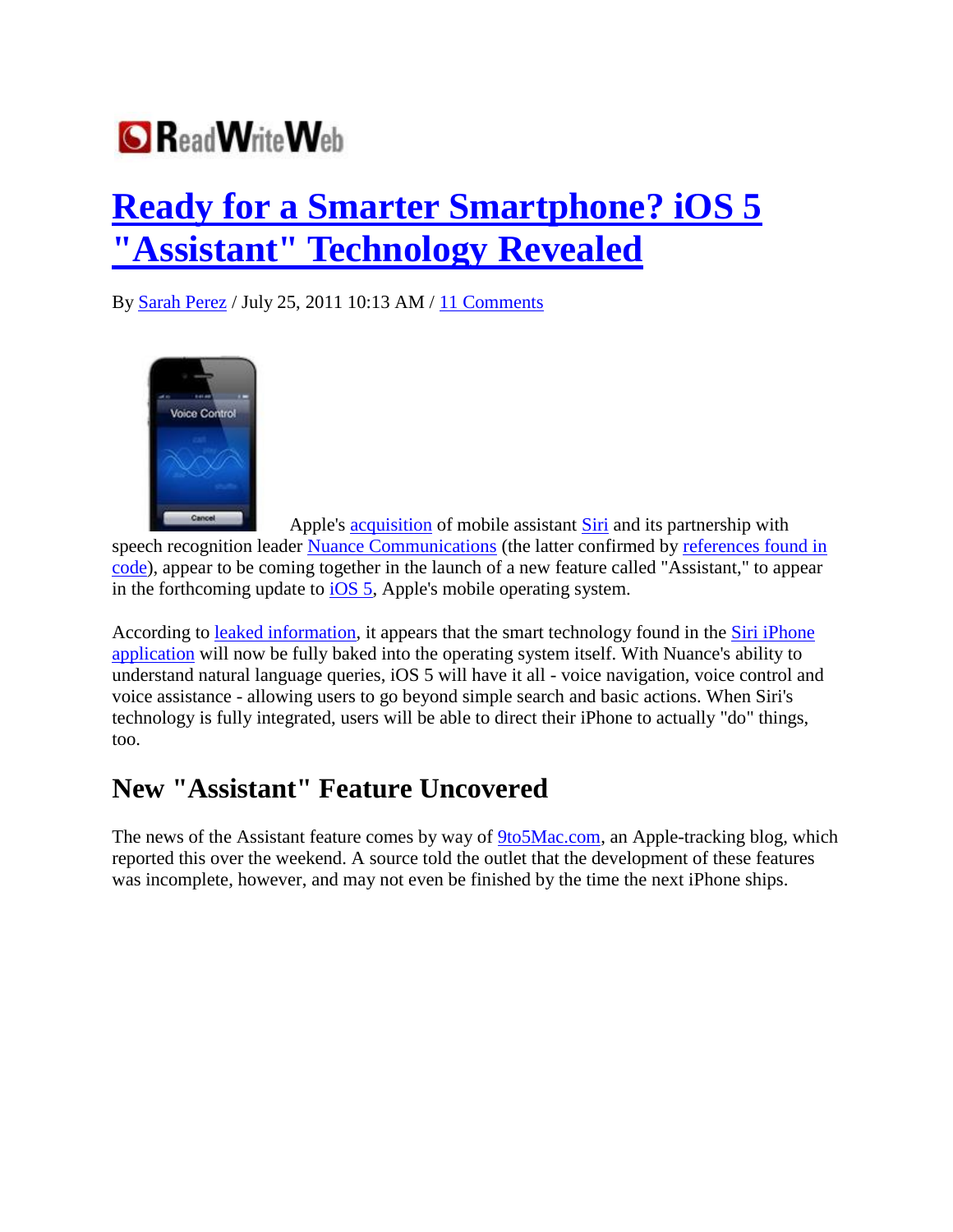

In the screenshots provided by the source, you can see a new toggle button which will let a user switch the Assistance technology off or on. Why would anyone want such a useful feature off? Well, according to 9to5Mac, the assistant also extracts details from the device, including its location, contact information and music metadata, in order to perform its actions. In addition, the speech recognition technology will involve crowd-sourced data, which is sent to Apple in order to improve the service over time. Privacy-minded folks may not want to share their data with Apple, no matter how well it is secured.

In a follow-up post, 9to5Mac also found additional references to Nuance in the iOS 5 SDK (software development kit). The SDK reveals that the technology will be activated by a button, and may display a screen which shows the speech translated into text, similar to what Google's Android operating system has today.

## **Siri Knows What You Mean. Now Your iPhone Will, Too**

Many in the industry expected that Apple was going to make an announcement about its speech recognition and virtual assistance technology at its annual developer conference, WWDC. When the news was a no-show, the theory was that, perhaps deals between Nuance and Apple had not yet been finalized. Given that no official Apple announcement about either Siri or Nuance has been made, everything about when, if or how the technology will arrive in a final product is speculation.

What we do know about the technology itself comes from earlier conversations we had with Norman Winarsky, VP of SRI Ventures, the R&D outfit that made Siri possible. In June, we talked to him about what sort of scenarios deep integration of Siri's core technology could allow for on an iPhone.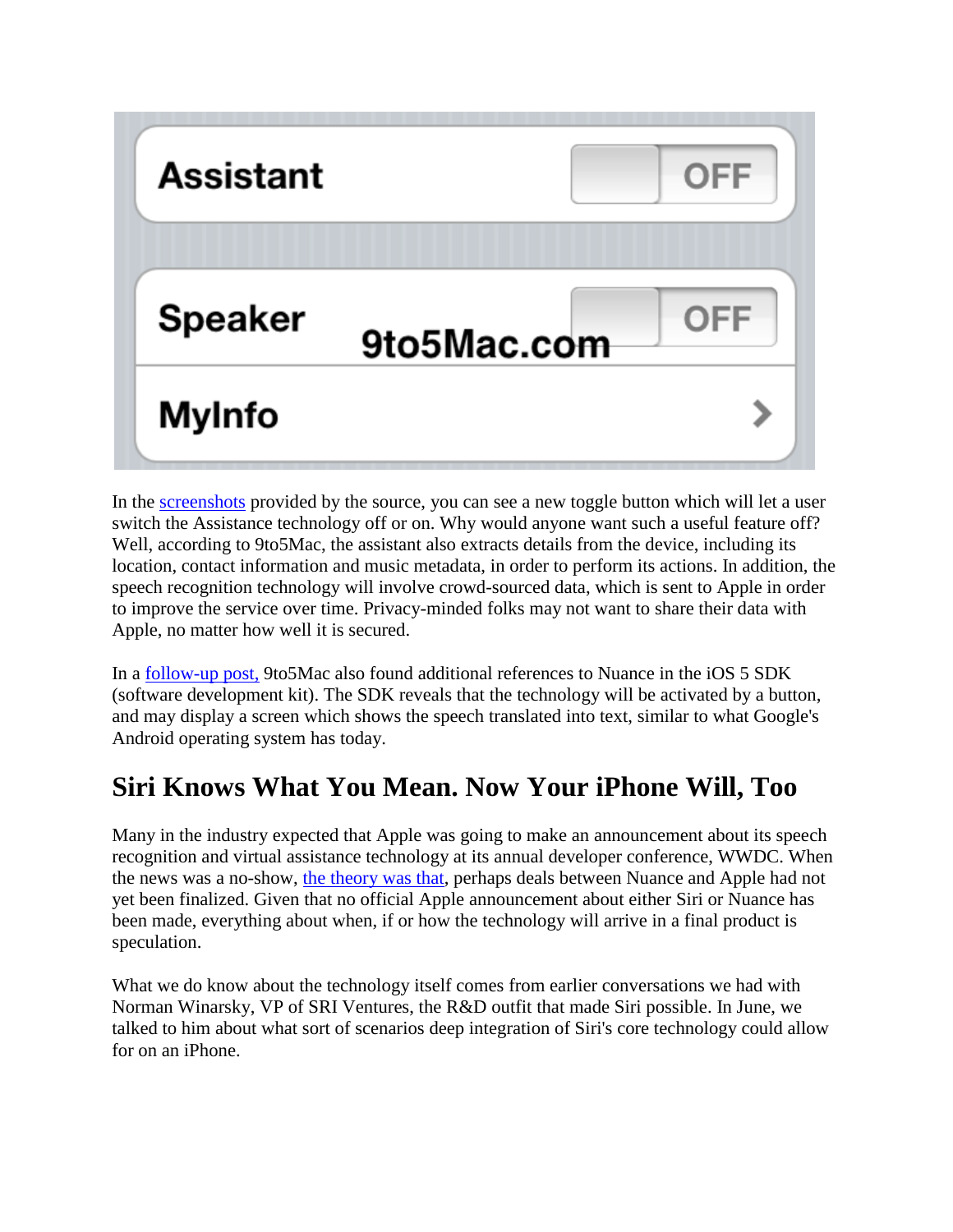Winarsky explained that with Siri, the engine doesn't just understand words, but is smart enough to also understand the "intent" of a sentence. So, for example, it can understand a complicated request like "*find me a great hotel in Palo Alto that has a pool and a fitness center,*" or "*find me a good Italian restaurant that serves spaghetti bolognese*." It can even be directed to perform various actions, like "*remind me to call Sam tomorrow at 3 PM.*"



## **An Assistance Layer on Top of Apps?**

In the past, Siri had relationships with several services like Fandago, OpenTable, Hotels.com and Menus.com, to provide its answers. Incidentally, many those same services also have mobile applications in iTunes, which begs the question: how far will the Siri integration go? Will iOS 5 not just provide answers, but also launch apps in the process of doing so? That would certainly go a long way in helping users deal with the growing problem of "app overload." With some 400,000 iOS applications now housed in the app store, the trouble is not finding "an app for that," but knowing which one works best for a given need.

With deep Siri integration, we imagine the service could not just direct you to the apps you have installed on your phone, but even suggest apps that could help you in the future. The idea isn't without precedent - after all, Microsoft is doing something similar with "App Connect," an upcoming app recommendation feature found in the "Mango" update for Windows Phone. But Siri wouldn't just be an iteration on Genuis for Apps, it could possibly be the launching point for performing actions within apps.

Although Apple now owns Siri, SRI International is continuing to develop new virtual personal assistance technologies that could also come to your smartphone someday. For example, it's developing technologies that speak back to the user in order to further refine queries, bots that perform reasoning, act on your personal preferences, and much more.